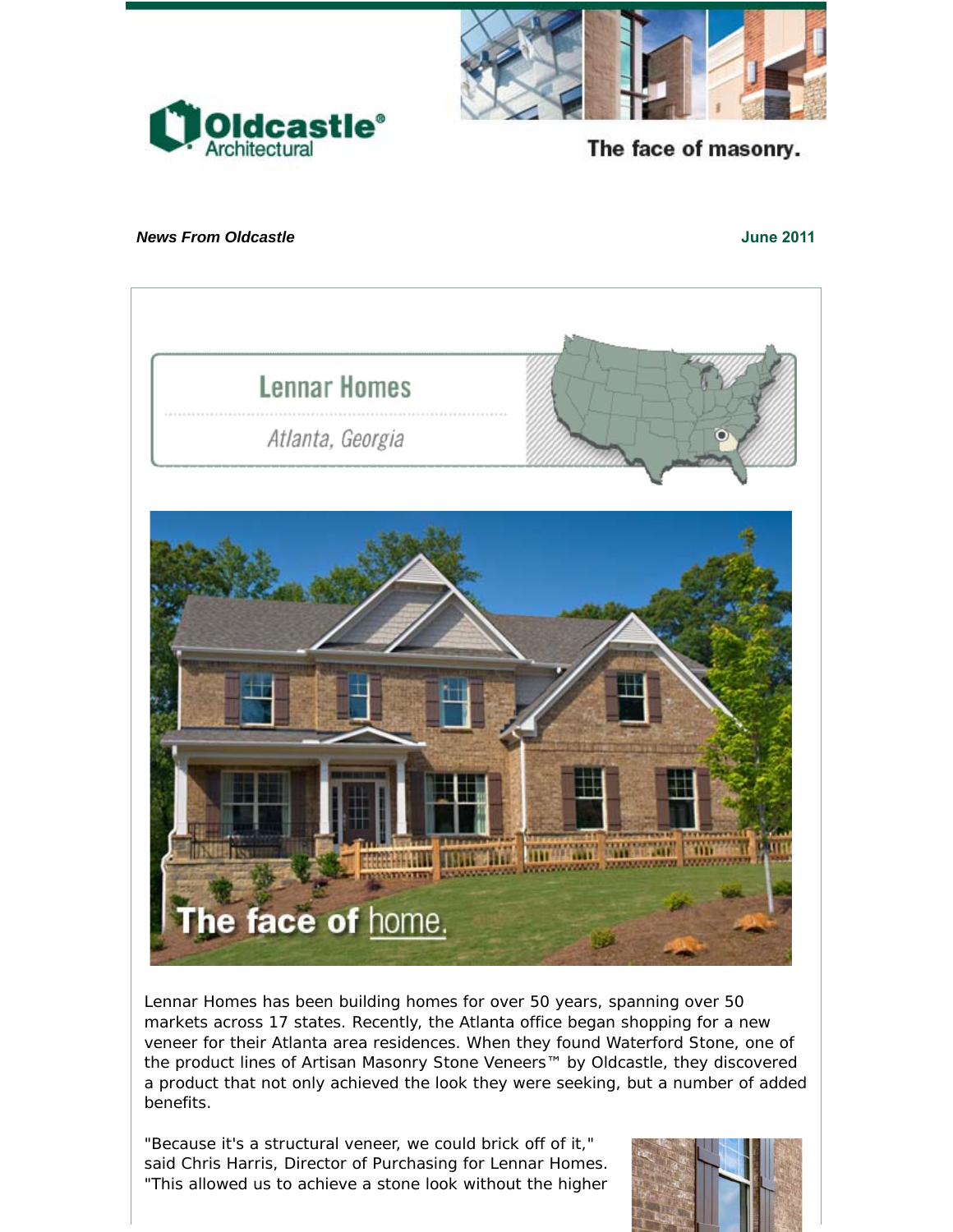costs of stacked stone and the issues with stacked stone's inability to support brick loads. And since Waterford installs in the same manner as brick, we were able to get our normal brick mason to do the installations and avoid coordinating different trade partners."

Lennar has now built over 20 homes with Waterford Stone veneer in the Atlanta market. "The elevations that feature the stone have shown to be more popular than the elevations without it," said Harris.



**Product:** Artisan Masonry Stone Veneers™ - Waterford Stone **General Contractor:** Lennar Homes - Atlanta, GA **Masonry Contractor:** Lagasse Construction Company - Cumming, GA

## Featured Product >> Waterford Stone Masonry Veneer

Waterford Stone evokes the natural, time-honed look of hand-cut stone with its antiqued edges and textured face while featuring the modern benefits of manufactured masonry. Waterford grants unparalleled design flexibility with its diverse array of sizes and colors, employing Oldcastle's unique multiple color blending system that will last the life of the structure and complement any number of architectural styles.

Waterford's color schemes and textures coordinate with Oldcastle's Belgard® Hardscapes lines, allowing for harmonious outdoor living design opportunities. In addition, Waterford's modular formats and detail options



allow for fewer cuts, meaning less waste and more materials savings.

**For more information on Waterford Stone and Artisan Masonry Stone Veneers™ contact Oldcastle Masonry Products at (855) 346-2766.**

## Continuing Education >> AIA/CEU Lunch Presentation

## **DESIGNING TACTICS FOR MASONRY STONE PRODUCTS**

Program Number: Tren10. Credits: 1 Health, Safety, and Welfare

The choice of concrete masonry on a building's envelope provides a durable and permanent material that will last the life of the building. In this course, learn about the following:

- The variety of masonry and stone veneer products available.
- Design options that affect choices.
- Achieving variations in texture, pattern, and color through modular design.
- Critical detailing and project management.
- **Preventing moisture penetration.**

**For scheduling information, contact John Cicciarelli at (602) 513-6692 or**